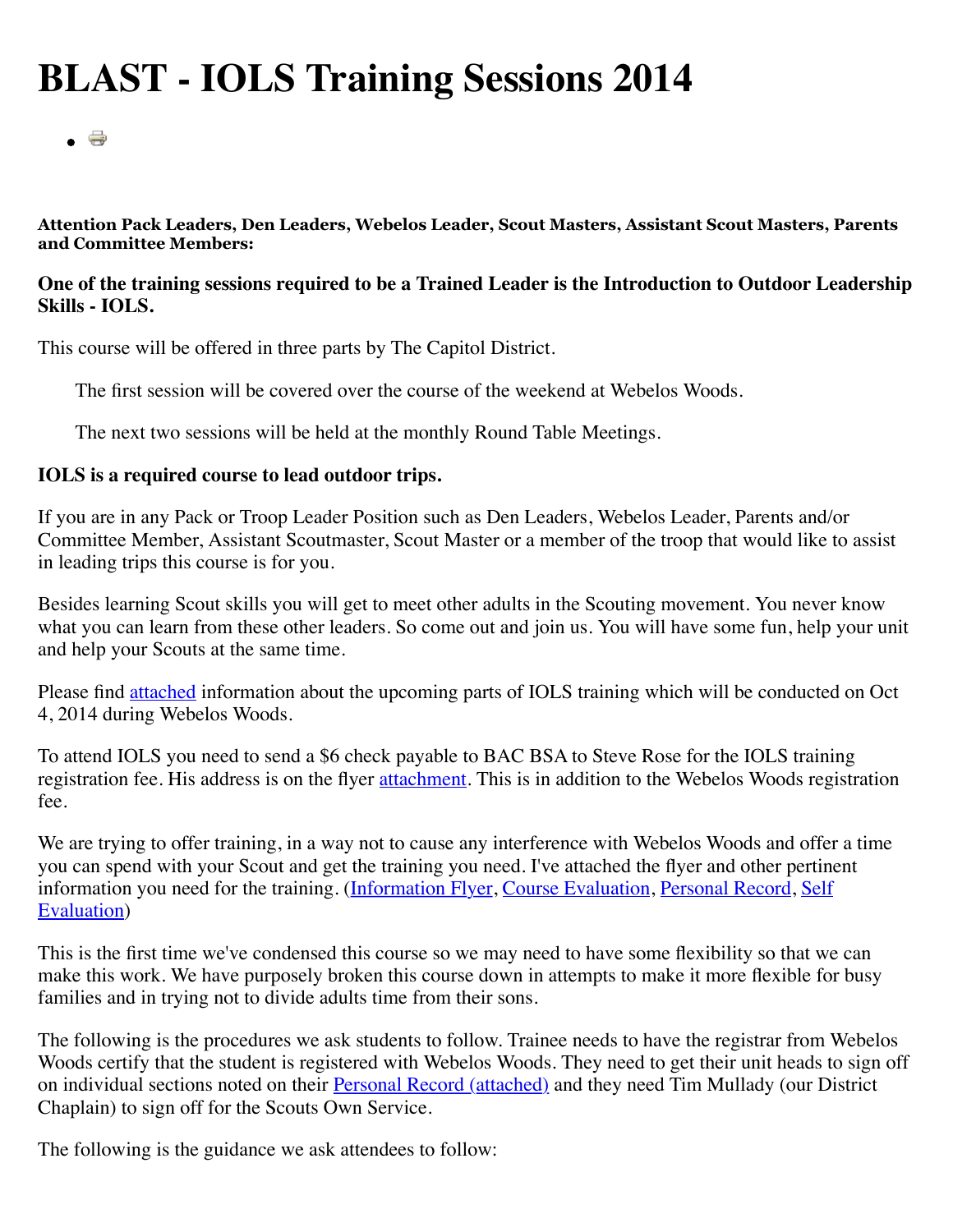[1. Students need to print the attached files \(](http://www.thecapitoldistrict.org/images/training/2014_09_IOLS_Attach/iols_self_eval.pdf)[Information Flyer](http://www.thecapitoldistrict.org/images/training/2014_09_IOLS_Attach/iols%20schedule%202014.pdf)[, C](http://www.thecapitoldistrict.org/images/training/2014_09_IOLS_Attach/iols_self_eval.pdf)[ourse Evaluation](http://www.thecapitoldistrict.org/images/training/2014_09_IOLS_Attach/iols_course_eval.pdf)[,](http://www.thecapitoldistrict.org/images/training/2014_09_IOLS_Attach/iols_self_eval.pdf) [Personal Recor](http://www.thecapitoldistrict.org/images/training/2014_09_IOLS_Attach/iols_personal_record.pdf)[d, Self](http://www.thecapitoldistrict.org/images/training/2014_09_IOLS_Attach/iols_self_eval.pdf) Evaluation) and bring them with you to the training session.

2. Students need to show they are [registered with Webelos Woods](http://www.baltimorebsa.org/event/1595081) for the weekend.

Please check with your unit for registration or the Webelos Woods main registrar. Please provide that information to Jeff Lauer, who will verify and record that information on the bottom of your [Personal Record.](http://www.thecapitoldistrict.org/images/training/2014_09_IOLS_Attach/iols_personal_record.pdf)

3. By attending Saturday's training session, students will complete 7 requirements that our instructors will sign off on your **Personal Record**.

With your participation in Webelos Woods on Friday setup, Saturday breakfast & lunch, Saturday evening camp fire, Sunday breakfast and Scouts Own, attendees will complete 11 of the IOLS course requirements.

To receive credit for those IOLS requirements which are part of Webelos Woods, attendees need to get signatures on their **Personal Record** from:

- The Webelos Woods registrar for attendance at Webelos Woods
- The District person conducting the Camp Fire
- The District person conducting the Scouts Own
- Your Unit (Pack or Troop) head for the meals and tent set up with your unit

**Please Note:** When your sons move into Boy Scouts, they will go through a system similar to this when working on their merit badges. By doing this process, you will learn what all Boy Scouts have to go through with their merit badge personal records referred to as blue cards.

4. You need to bring your **Personal Record** (attached) to the October and November Round Tables for the remaining 3 training sessions and turn them into me when completed.

When all requirements have been completed, you will receive a green "Trained" patch and a certificate. The certificates should be distributed at the December Round Table.

We appreciate your flexibility and your understanding of our attempts in making training available to you when your schedule is so busy.

So that we can ensure we have training materials available for you, please let me know that you intend to register.

Unfortunately, we cannot take walk-in registrations. We need registrations confirmed no later than Oct 1 so that we have time to make printed material available for attendees.

If you need additional information or assistance, please let me know as soon as possible.

Yours in Scouting,

Tj Advancement Committee Member Training Committee Member The Capitol District